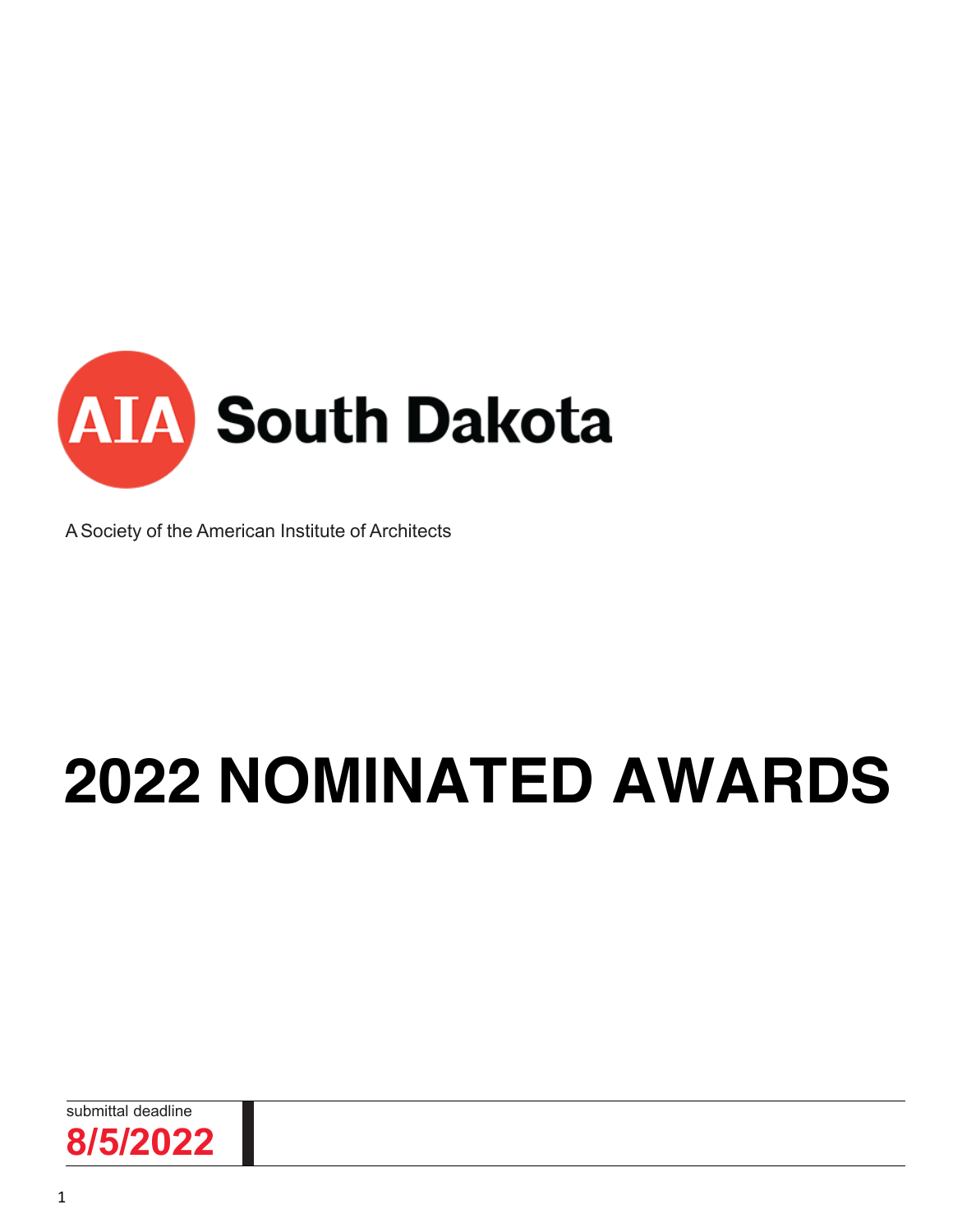# **SUBMITTAL INSTRUCTIONS**

### 2022 AIA South Dakota Nominated Awards Program

#### **Nomination Procedures**

All AIA South Dakota current members are invited to submit for our 2022 Nominated Awards. The program information, Nomination Form, and Award Criteria are available on the AIA SD website, www.aiasouthdakota.org

There is no limit to how many years a nominee may be submitted for an award: however; a recipient may receive a specific award only once. Awards are not given posthumously. Members of the current Design Awards Committee are not eligible to submit during their tenure.

There is no entry fee for nominations.

#### **Nomination Deadline**

All nominations must be received by AIA South Dakota by 5:00 p.m. on Friday, August 5, 2022. Nominations can be mailed in or submitted using a file sharing program such as Dropbox or We Transfer.

Nomination letters should be addressed to: Michelle Klobassa, AIA, Chair, Design Awards Committee

Email nominations to: angela@aiasouthdakota.org

#### **Nominator Responsibilities**

The nominating member is responsible for the following:

- Preparation of the Nomination Form. Please ensure that materials are contained in a single PDF file, and they are delivered by the deadline
- Communication with the nominee and notification about the selected award recipient (s)
- Coordination of recipient attendance at the AIA SD Annual convention September 15th, 2022 in Sioux Falls, SD

#### **South Dakota General Submittal Requirements**

Information submitted should specifically demonstrate how the nominee's achievement, work, contributions, and experiences meet the purpose and criteria of the specific award.

- Each nomination must be submitted in electronic file format using PDF. Nomination materials are to be contained in a single PDF file in the order listed, and within the limits listed on the individual awards nomination guidelines.
- Digital images contained in the PDF file are to be of low resolution. The submittal PDF file must be smaller than 15MB; use of PDF Optimizer and the Save As feature of Adobe Acrobat Professional will help make the files compact without compromising integrity.
- Nominations can be submitted via email
- Include high resolution images as separate files (JPEG). Upon final selection, nominators and/or recipients will be contacted to provide additional high resolution images as needed.
- Black text on a light/white background is preferred. Provide succinct narratives and descriptive statements with images.
- Graphic timelines may be effective for some biographical information.
- Letter of support should be one page in length and explicit in their recommendation and reason for support.
- A page is considered to be one sided and 8.5" x 11"
- An optional item, such as a publication, as specifically allowed in the individual award guidelines, should be labeled and accompany the submission. The item may be reclaimed by the nominee after the award announcements.

#### **Questions ?**

Please direct any questions regarding nominated award submissions or procedures to:

Angela Lammers Executive director Angela@aiasouthdakota.org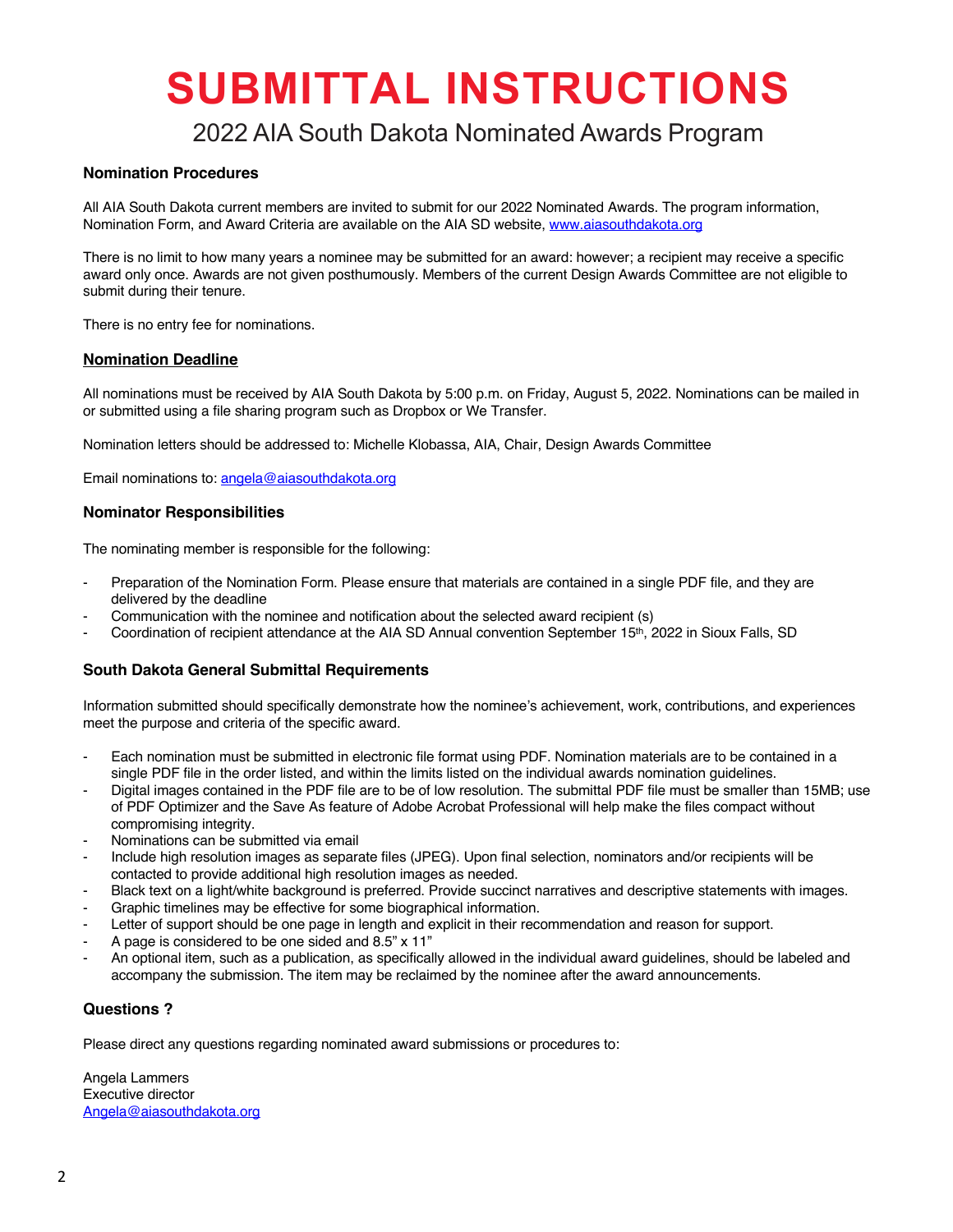#### **Nominated Awards Schedule**

- August 5th Submittal deadline by 5:00 p.m.
- August TBD Design Awards Committee meets to jury the Nominated Awards
- August 26th Honorees notified
- September 15th The 2022 Nominated Award recipients will be recognized at the AIA annual convention

#### **Award Criteria**

| Young Architect Award | Page 5 |
|-----------------------|--------|
| Legacy Award          | Page 5 |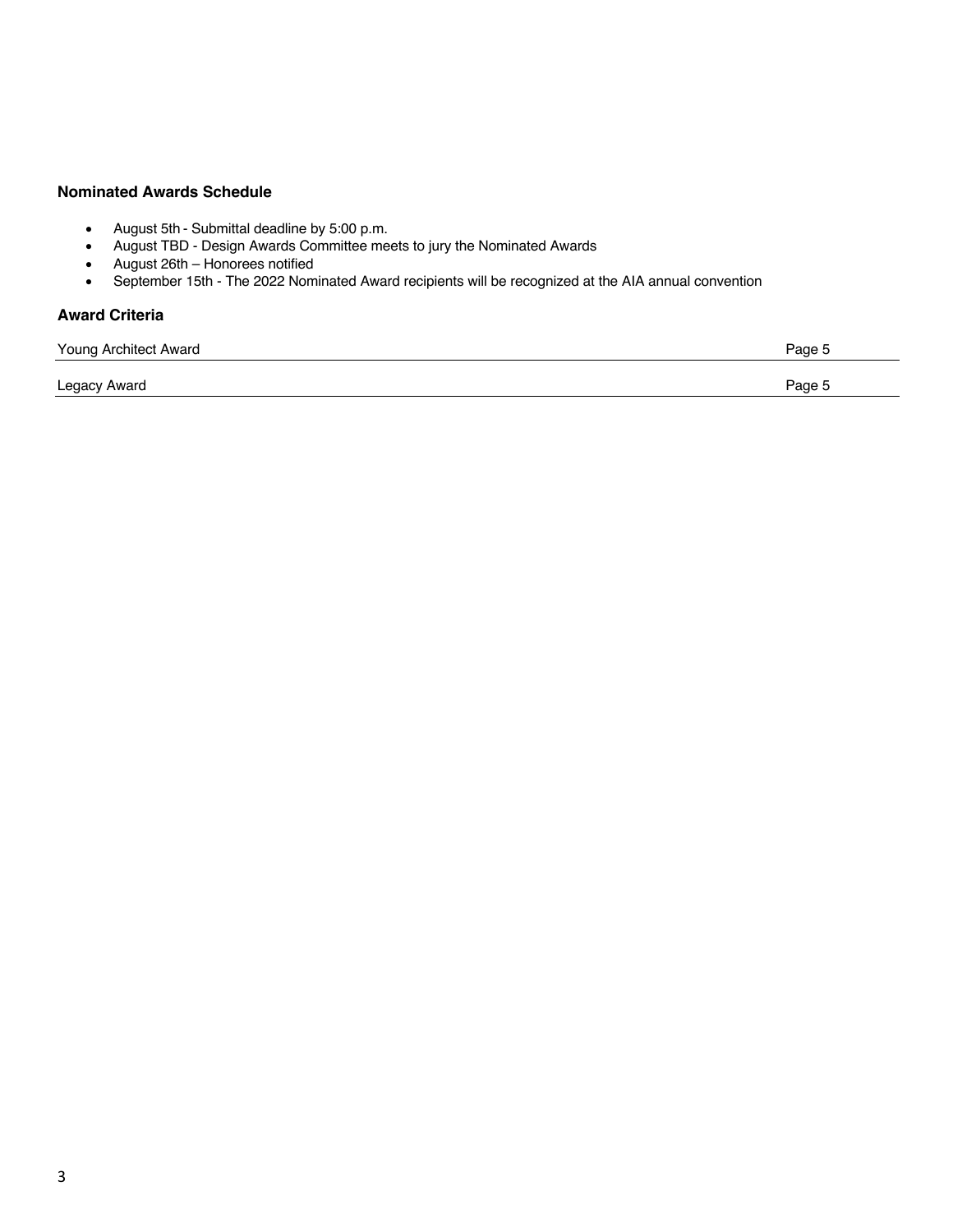## **NOMINATION FORM**

### 2022 AIA South Dakota Nominated Awards Program

| <b>Category of Nominations</b>                          |            |      |  |
|---------------------------------------------------------|------------|------|--|
| □ Legacy Award                                          |            |      |  |
| □ Young Architect Award                                 |            |      |  |
|                                                         |            |      |  |
| Nominee Information                                     |            |      |  |
| Nominee's Full Name:                                    |            |      |  |
| Nominee's Firm/Organization Name:                       |            |      |  |
| Firm/Organization Contact:                              |            |      |  |
| Mailing address:                                        |            |      |  |
| City:                                                   | Sate:      | Zip: |  |
| Email:                                                  | Phone:     |      |  |
| Nomination Contact (Chapter or Individual Member)       |            |      |  |
| Nominator/Sponsor's Name:                               |            |      |  |
| <b>Mailing Address:</b>                                 |            |      |  |
| City:                                                   | State:     | Zip: |  |
| Email:                                                  | Day Phone: |      |  |
| Is the nominee aware of this Nominated Award submittal? |            |      |  |
| $\Box$ Yes $\Box$ No                                    |            |      |  |
| Signature of Nominator:                                 | Date:      |      |  |